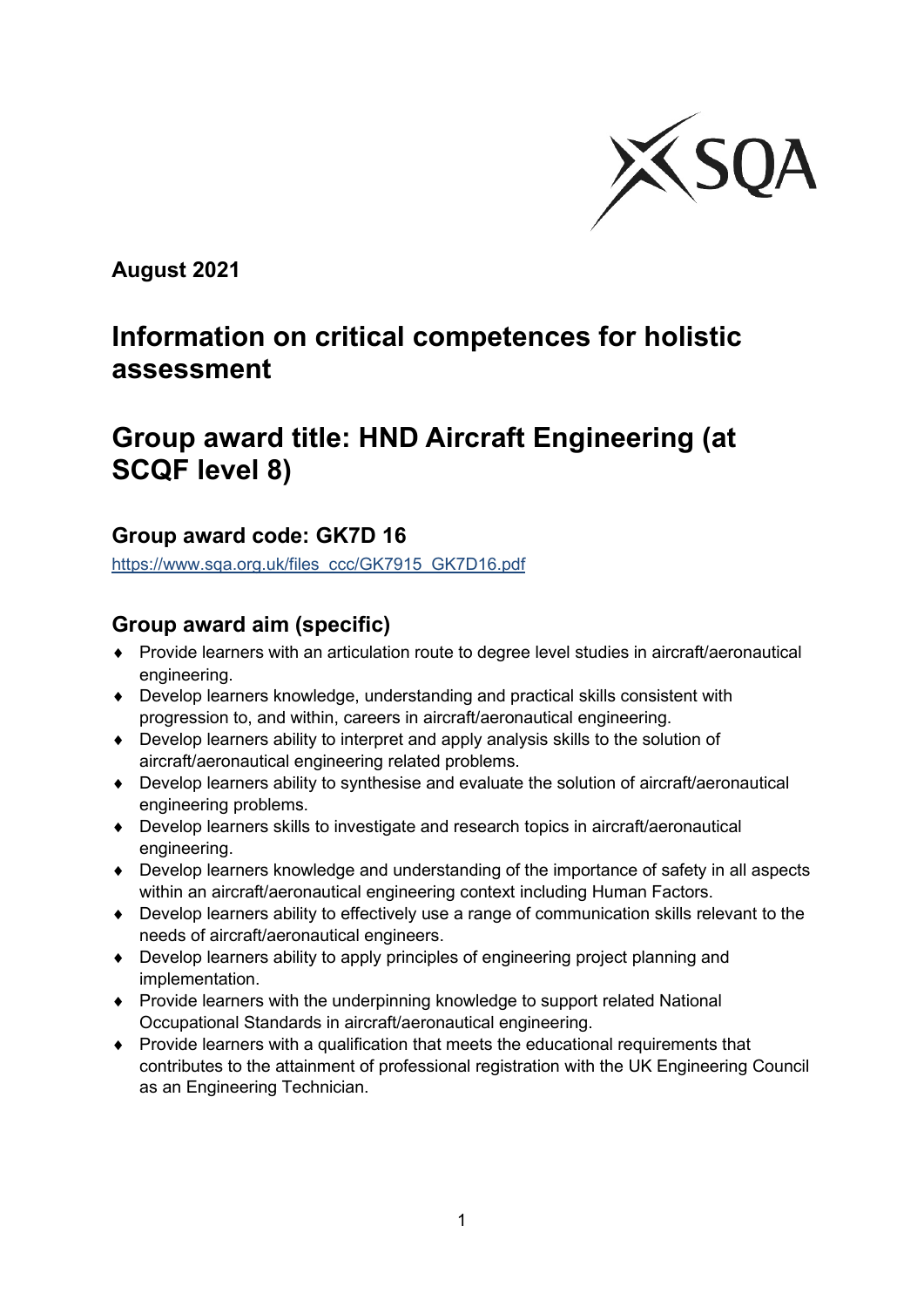## **Key critical competences and units**

Critical competences are shown **in bold**.

#### **H7MB 34 Communication: Practical Skills**

This unit Communication: Practical Skills sits at SCQF level 7 and is designed to develop skills in **analysing, summarising, evaluating and producing complex written information in a practical vocational context.** It also develops skills in presenting and responding to **complex oral information in a practical vocational context**. The unit enhances skills for learning, life and work and there is a particular emphasis on employability

### **H7K1 34 Engineering Mathematics 2**

This unit is designed to develop the necessary mathematical skills required of learners seeking to use a Higher National Diploma in Engineering as an exit qualification for an Engineering workplace role or as a pathway to further studies in mathematics at an advanced level. The unit provides learners with opportunities to develop knowledge, understanding and skills **to solve problems involving trigonometric and hyperbolic functions and identities; to differentiate and integrate a wide range of functions and use differentiation and integration techniques to solve Engineering problems**

#### **H7K2 34 Engineering Mathematics 3**

This unit is designed to develop a greater breadth mathematical skills required of learners seeking to use a Higher National Diploma in Engineering as a pathway to further studies in mathematics at an advanced level, including articulation to university degree study. The unit will provide learners with opportunities to develop the knowledge, understanding and skills **to apply a range of differential and integral calculus techniques to the solution of mathematical problems**

#### **H94D 34 Physics for Aviation**

This unit is designed to provide learners with the necessary knowledge, understanding and skills in physics subjects needed to solve engineering problems in an aviation context. The unit is delivered using an applications approach to **solve fundamental aircraft engineering problems in solid mechanics, thermofluids, wave motion and mechanical vibration.**  Such applications will provide a foundation to progress to further studies in aerodynamics, aircraft structural mechanics and aircraft systems as well as fibre optic technology used in modern avionics.

#### **H94G 34 Aerodynamics and Flight Mechanics 1**

This unit is designed to introduce learners to the subject of **aircraft aerodynamics and how this influences how an aircraft performs throughout the flight envelope.** The unit should provide the learner with a working knowledge of the subject and develop the learner's awareness of how an aircraft flies and how the aerodynamic forces produced in flight are generated and affect an aircraft. Learners will also study **the layout and configuration of different aircraft types and investigate aircraft control and lift augmentation.**

#### **H94F 34 Aircraft Structures and Materials**

This unit is designed to allow learners to acquire an in-depth knowledge and understanding of **the types of materials and structures used in modern aircraft construction.**